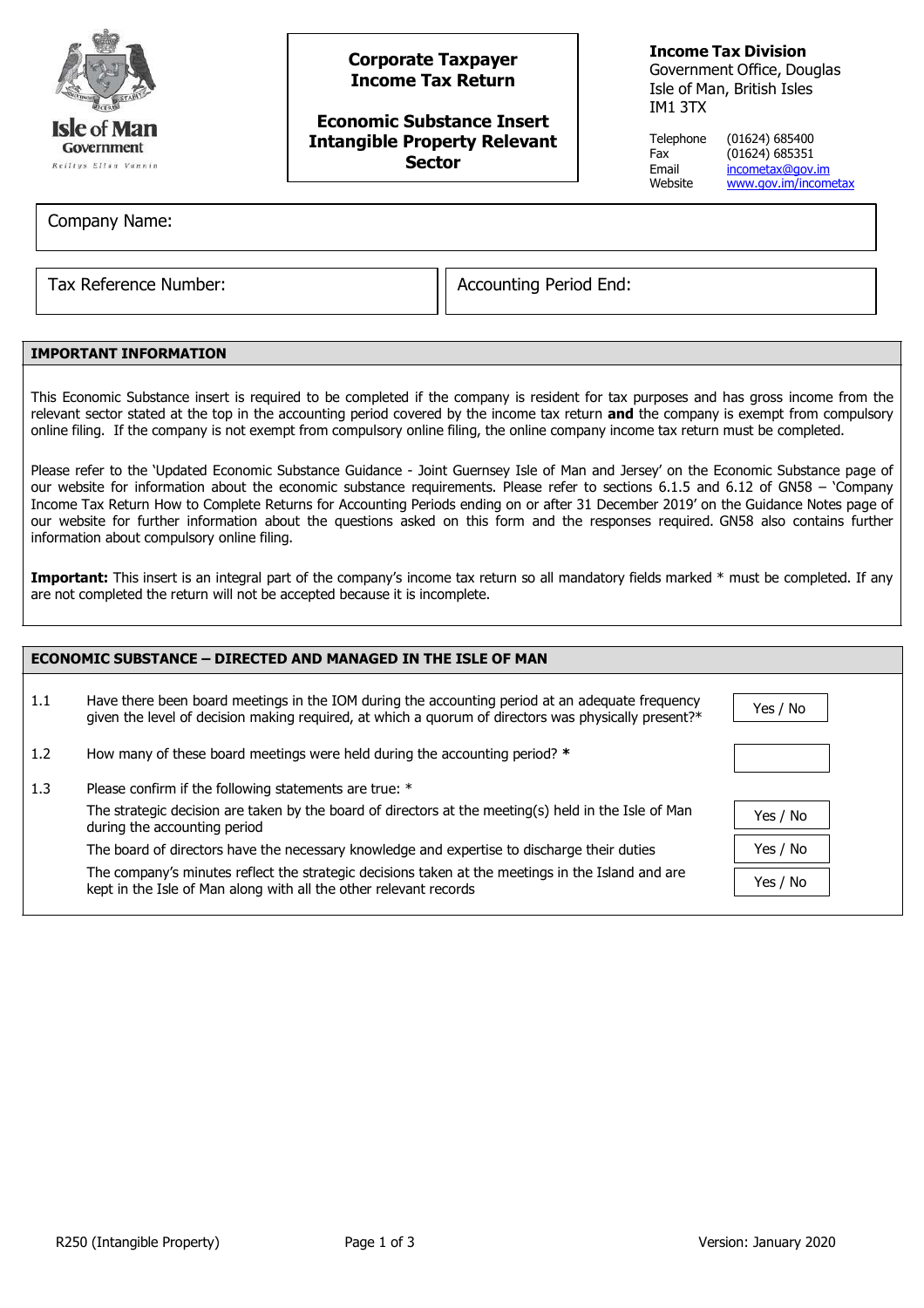|       | <b>ECONOMIC SUBSTANCE - INTANGIBLE PROPERTY</b>                                                                                                                                     |                                                                                                                               |  |
|-------|-------------------------------------------------------------------------------------------------------------------------------------------------------------------------------------|-------------------------------------------------------------------------------------------------------------------------------|--|
| 2.1   |                                                                                                                                                                                     | Please state the company's gross income from activity in the intangible property relevant sector during the accounting period |  |
|       | £                                                                                                                                                                                   |                                                                                                                               |  |
| 2.2   | Please confirm which, if any, of the following Core Income Generating Activities (CIGA) were conducted in the Isle of Man during<br>the accounting period                           |                                                                                                                               |  |
|       | Research and development                                                                                                                                                            |                                                                                                                               |  |
|       | Marketing, branding and distribution                                                                                                                                                |                                                                                                                               |  |
|       | Taking the strategic decisions and managing (as well as bearing) the principle risks relating to the development<br>and subsequent exploitation of the intangible asset             |                                                                                                                               |  |
|       | Taking the strategic decisions and managing (as well as bearing) the principle risks relating to the third party<br>acquisition and subsequent exploitation of the intangible asset |                                                                                                                               |  |
|       | Carrying on the underlying trading activities through which the intangible asset is exploited and which lead to<br>to the generation of revenue from third parties                  |                                                                                                                               |  |
|       | Other<br>Description of 'Other' CIGA:                                                                                                                                               |                                                                                                                               |  |
| 2.3   | Were any of the above CIGA outsourced to a service provider in the Isle of Man during the accounting<br>period? *                                                                   | Yes / No                                                                                                                      |  |
| 2.3.1 | Name(s) of Service Provider                                                                                                                                                         |                                                                                                                               |  |
| 2.3.2 | Details of CIGA outsourced                                                                                                                                                          |                                                                                                                               |  |
|       | (Continue on a separate sheet if necessary)                                                                                                                                         |                                                                                                                               |  |
| 2.3.3 | Expenditure incurred on outsourcing of CIGA (including decimals if applicable)                                                                                                      | £                                                                                                                             |  |
| 2.4   | Were any CIGA conducted outside of the Isle of Man during the accounting period?*<br>(If yes, please attach details of the CIGA conducted outside the Island)                       | Yes / No                                                                                                                      |  |
|       | <b>ECONOMIC SUBSTANCE - PHYSICAL PRESENCE, EMPLOYEES &amp; EXPENDITURE</b>                                                                                                          |                                                                                                                               |  |

| 3.1 | Please confirm below the address, if any, of any premises/offices in the Isle of Man:                                                                           |  |  |  |
|-----|-----------------------------------------------------------------------------------------------------------------------------------------------------------------|--|--|--|
|     | (If no premises, leave blank)                                                                                                                                   |  |  |  |
| 3.2 | Please confirm the number of full time equivalent (FTE) employees, if any, who have worked for the company in the Isle of Man<br>during the accounting period * |  |  |  |
|     | FTE Employees – Company's Own<br>FTE Employees - Outsourced                                                                                                     |  |  |  |
|     | (FTE Number can be to 2 decimal places)                                                                                                                         |  |  |  |
| 3.3 | Please confirm the tax reference number where any ITIP/NI payments have been made to the Income<br>Tax Division (If not known, leave blank)                     |  |  |  |
| 3.4 | Please confirm the amount of operating expenditure incurred during the accounting period $*$<br>(Enter the amount to the nearest whole number)                  |  |  |  |